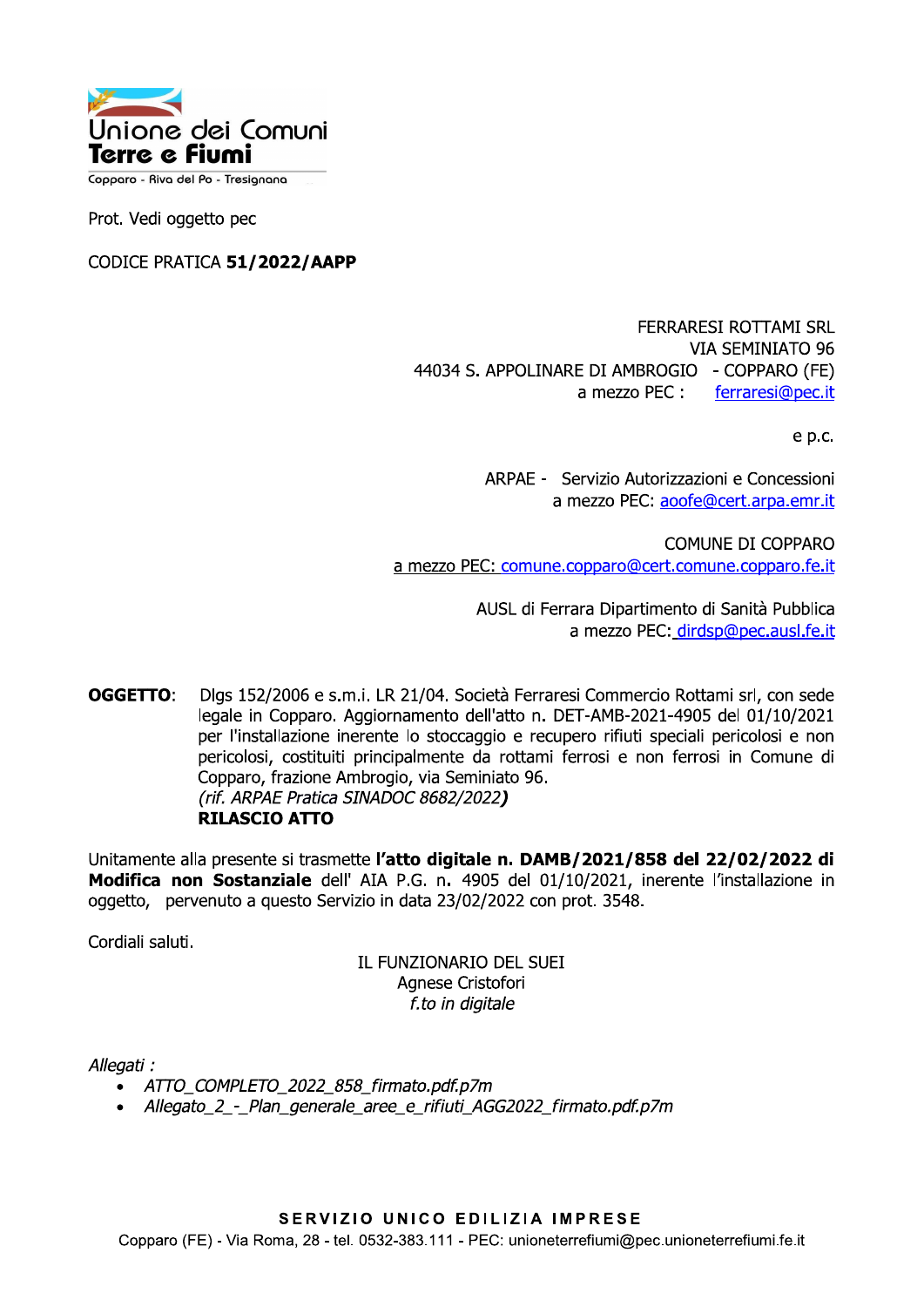# **ARPAE**

# Agenzia regionale per la prevenzione, l'ambiente e l'energia dell'Emilia - Romagna

 $* * *$ 

# Atti amministrativi

| Determinazione dirigenziale | n. DET-AMB-2022-858 del 22/02/2022                                                                                                                                                                                                                                                                                                                                                                                 |
|-----------------------------|--------------------------------------------------------------------------------------------------------------------------------------------------------------------------------------------------------------------------------------------------------------------------------------------------------------------------------------------------------------------------------------------------------------------|
| Oggetto                     | Dlgs 152/2006 e s.m.i. LR 21/04. Società Ferraresi<br>Commercio Rottami srl, con sede legale in Copparo.<br>Aggiornamento dell'atto n. DET-AMB-2021-4905 del<br>$01/10/2021$ per l'installazione inerente lo stoccaggio e<br>recupero rifiuti speciali pericolosi e non pericolosi,<br>costituiti principalmente da rottami ferrosi e non ferrosi in<br>Comune di Copparo, frazione Ambrogio, via Seminiato<br>96. |
| Proposta                    | n. PDET-AMB-2022-919 del 22/02/2022                                                                                                                                                                                                                                                                                                                                                                                |
| Struttura adottante         | Servizio Autorizzazioni e Concessioni di Ferrara                                                                                                                                                                                                                                                                                                                                                                   |
| Dirigente adottante         | <b>MARINA MENGOLI</b>                                                                                                                                                                                                                                                                                                                                                                                              |

Questo giorno ventidue FEBBRAIO 2022 presso la sede di Via Bologna 534 - 44121 - Ferrara, il Responsabile del Servizio Autorizzazioni e Concessioni di Ferrara, MARINA MENGOLI, determina quanto segue.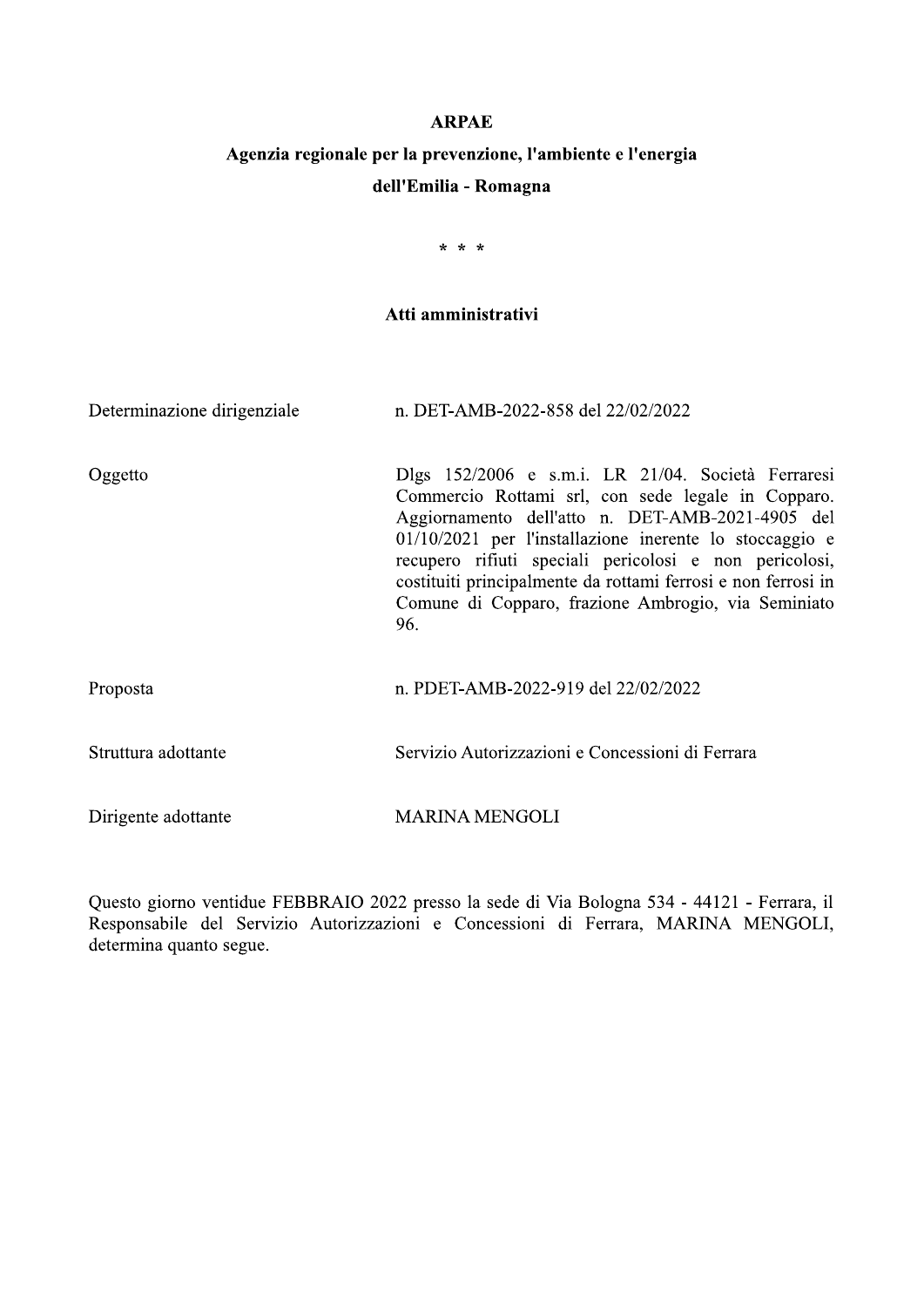

Oqqetto: Dlgs 152/2006 e s.m.i. - LR 21/04. Società Ferraresi Commercio Rottami srl, con sede legale in Copparo. Aggiornamento dell'atto n. DET-AMB-2021-4905 del 01/10/2021 per l'installazione inerente lo stoccaggio e recupero rifiuti speciali pericolosi e non pericolosi, costituiti principalmente da rottami ferrosi e non ferrosi in Comune di Copparo, frazione Ambrogio, via Seminiato 96.

# **LA RESPONSABILE DEL SERVIZIO**

- Vista la comunicazione di modifica, presentata il 10/02/2022, tramite il Portale IPPC della Regione Emilia Romagna, e assunta con PG/2022/21973, riguardante:
	- la modifica del quantitativo indicato di rifiuti non pericolosi da 35.000 t/anno a 45.000 t/anno al fine di ricomprendere anche le quantità relativi alla messa in riserva (R13) non funzionali alle lavorazioni in impianto;
	- l'inserimento tra i codici trattabili in impianto del codice EER 12 01 99 (rifiuti non specificati altrimenti) che verrà utilizzato esclusivamente per i rifiuti rappresentati da spezzoni di metalli ferrosi e non ferrosi derivanti dalle lavorazioni delle officine:
	- l'inserimento del codice EER 20 01 40 tra i metalli non ferrosi riportati al punto t) del paragrafo  $D2.8:$
- Richiamato l'atto di Autorizzazione Integrata Ambientale DET-AMB-2021-4905 del 01/10/2021:
- Richiamate le osservazioni già espresse dal Gestore allo schema di AIA inviato con nota PG/2021/135640 e alla successiva nota a chiarimento di ARPAE SAC, PG/2021/193072 del 16/12/2021 (avente ad oggetto "Riscontro a Vs nota "Osservazioni alle controdeduzioni par C2.3 del Riesame AIA n. 3769 del 22/06/2051 DAMB/2021/4905 del 01/10/2021"),
- Visto che la scrivente Amministrazione ha valutato la modifica richiesta come NON SOSTANZIALE:
- Visto che la scrivente Amministrazione ritiene quindi di accogliere le modifiche comunicate nei termini di seguito specificati:
	- 1. il Gestore ha indicato il quantitativo annuale complessivo di RNP in ingresso all'impianto in 45.000 t/anno e sottoposte alle operazioni R13 R12 R3 R4, di cui 35.000 t/anno alle sole operazioni di recupero R12 R3 R4, al fine di comprendere il quantitativo di rifiuti sottoposti alla sola messa in riserva (non funzionale);
		- la richiesta di modifica avanzata dal Gestore è ritenuta accoglibile, quale riscontro alla nota di chiarimento di Arpae PG/2022/1997 del 10/01/2022;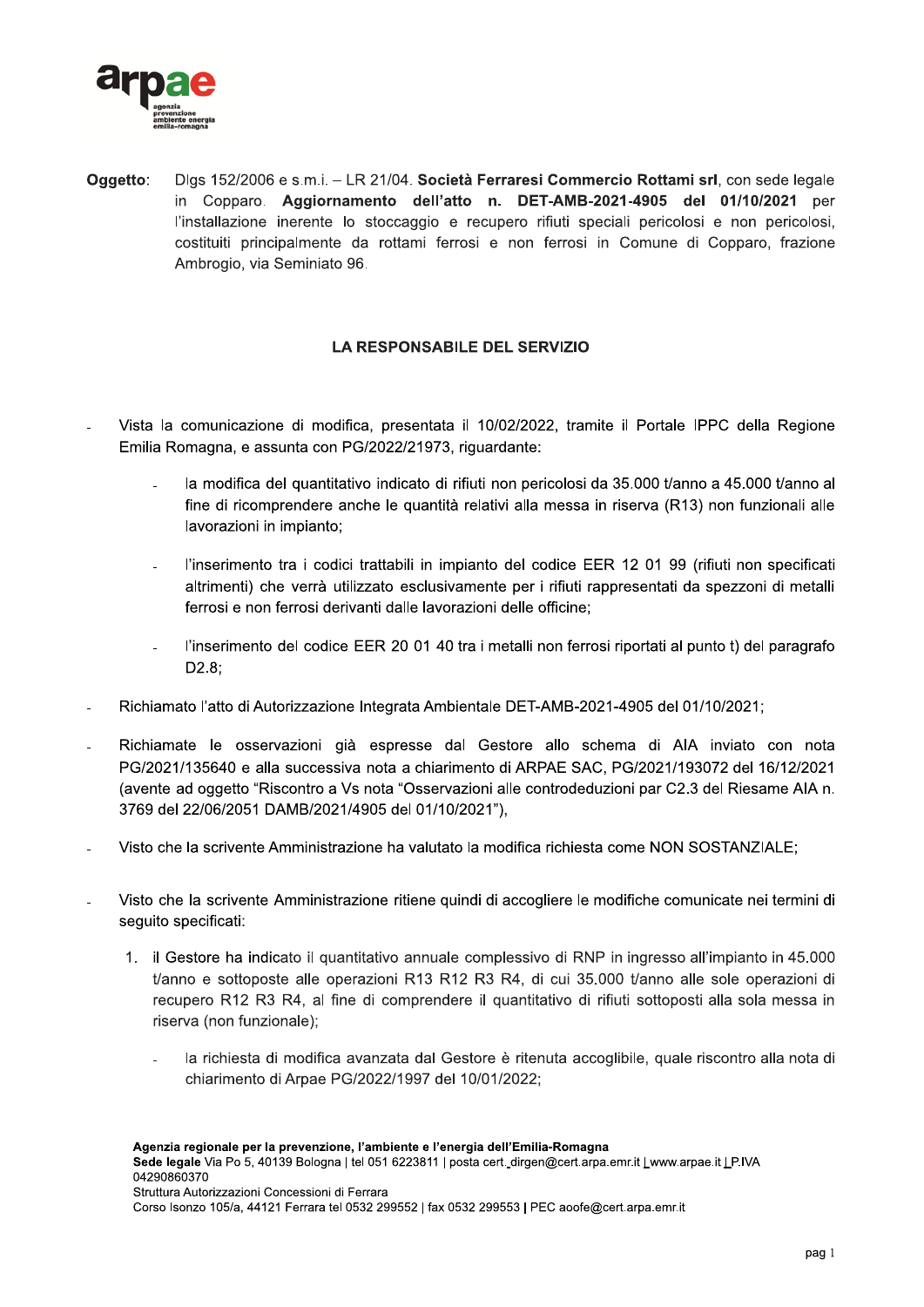

- valutato inoltre che tale modifica non comporta alcun adeguamento delle Garanzie finanziarie in quanto il quantitativo istantaneo relativo alla sola messa in riserva R13 (non funzionale) di RNP, risulta pari a 1000 ton già computate dalle garanzie in essere;
- 2. con riguardo alla modifica relativa all'inserimento di codici EER:
	- EER 12 01 99 costituito da spezzoni di metalli ferrosi e non ferrosi derivanti dalle lavorazioni delle officine, al punto t. tabelle Metalli non ferrosi (R13 R12 R4) e Metalli ferrosi (R13 R4),
	- EER 20 01 40 da inserire anche nella tabella dei Metalli non ferrosi (R13 R12 R4),

si ritiene di accogliere la richiesta trattandosi di rifiuti della medesima natura di quelli già autorizzati.

- Visto il D.lgs. 152/06 e s.m.i.;
- Vista la L.R.21/04:
- Vista la Deliberazione di G.R. n. 2170 del 21.12.2015 di approvazione della Direttiva per lo svolgimento di funzioni in materia di VAS VIA AIA e AUA:
- Viste altresi:
	- la Legge 7 aprile 2014, n. 56. "Disposizioni sulle città metropolitane, sulle province, sulle unioni e fusioni di comuni":
	- Legge Regionale 30 luglio 2015 n. 13 "Riforma del sistema di governo regionale e locale e disposizioni su Città metropolitana di Bologna, Province, Comuni e loro Unioni";
- Dato atto che:
	- in applicazione delle norme sopra richiamate, ai sensi della Legge Regionale 30 luglio 2015 n. 13, con il trasferimento alla nuova Agenzia regionale per la prevenzione, l'ambiente e l'energia dell'Emilia-Romagna (ARPAE) delle competenze in materia ambientale dei Settori Ambiente delle Province e della Città Metropolitana di Bologna, dal 1° gennaio 2016 si è attuata la riunificazione in ARPAE delle funzioni istruttorie ed autorizzatorie in materia ambientale ed energetica, disposta dalla L.R. 30 luglio 2015 n. 13;
	- con DDG n. 70/2018 si è provveduto all'approvazione dell'assetto organizzativo generale, a far data dal 01.01.2019, dell'Agenzia regionale per la prevenzione, l'ambiente e l'energia dell'Emilia-Romagna (ARPAE) istituita con L.R. n. 13/2015, con invio alla Giunta Regionale;
	- con DGR della Regione Emilia Romagna n. 1181/2018, è stato approvato l'assetto organizzativo generale dell'Agenzia di cui alla citata DDG n. 70/2018;
	- con DDG n.78/2020 è stato revisionato l'Assetto organizzativo analitico di cui alla D.D.G. n. 90/2018 ed approvato il documento "Manuale organizzativo" di Arpae Emilia Romagna e che con successiva DDG 103/2020 si è provveduto ad ulteriore revisione dell'Assetto organizzativo analitico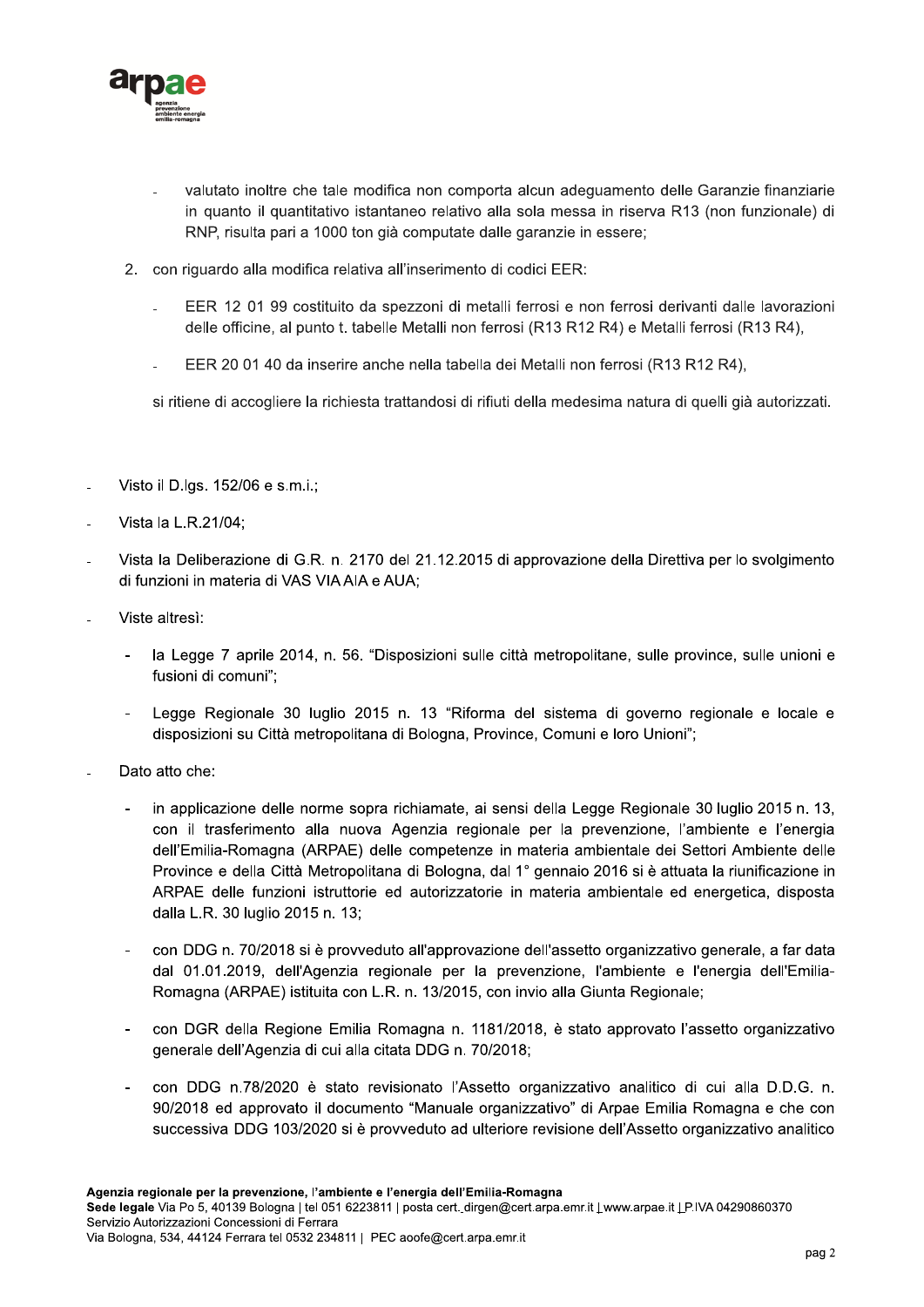

di cui alla D.D.G. n. 78/2020;

- che con DEL n.102/2019 è stato conferito incarico dirigenziale di Responsabile del Servizio Autorizzazioni e Concessioni di Ferrara alla Dott.ssa Marina Mengoli con decorrenza dal 14/10/2019:
- Richiamata la DET-2019-882 del 29/10/2019 con la quale si è stato conferito Incarico di Funzione Autorizzazioni Complesse ed Energia, dal 01/11/2019 al 31/10/2022, alla Dott.ssa Gabriella Dugoni;
- Dato atto che la Responsabile del Procedimento è la Dott.ssa Gabriella Dugoni;
- Dato atto che in data 22/02/2022 la ditta ha provveduto a versare le tariffe istruttorie pari a 250 euro, così come previsto dal decreto del 24/04/2008 "Modalità, anche contabili, e tariffe da applicare in relazione alle istruttorie e ai controlli previsti dal D.Lgs. 59/05", e dalle Delibere di Giunta Regionale n. 1913 del 17/11/2008, n. 155 del 16/02/2009 e n. 812 del 08/06/2009 di integrazione, adeguamento e modifica ai sensi dell'art. 9 dello stesso D.M.

# **DISPONE**

di aggiornare l'atto di Autorizzazione Integrata Ambientale n. DET-AMB-2021-4905 del 01/10/2021, rilasciato alla Società Ferraresi Commercio Rottami srl, CF e PIVA 01264190388, con sede legale ed installazione in Comune di Copparo (FE), frazione Ambrogio, Via Seminiato 96, per l'installazione inerente lo stoccaggio e recupero rifiuti speciali pericolosi e non pericolosi, costituiti prevalentemente da rottami ferrosi e non ferrosi, Punto 5.5 dell'Allegato VIII alla parte Seconda del D.Lgs 152/2006 e s.m.i., come di seguito indicato:

- 1. Viene sostituito all'Allegato tecnico di AIA, paragrafo D2.8 la lettera t., come segue:
	- t. Potranno essere sottoposti alle operazioni di messa in riserva (R13), per un massimo di 1000 t istantanee (compresi i rifiuti di cui alle lettere p e x), e alle operazioni di selezione (R12) o trattamento (R3 o R4) per un massimo di 35.000 t/anno, i rifiuti non pericolosi indicati nelle tabelle che seguono. Lo stoccaggio complessivo dei rifiuti, comprendente l'operazione R13 – messa in riserva – o lo stoccaggio funzionale alle sole operazioni di recupero presso l'impianto non potrà superare le 6580 t istantanee.

Il quantitativo annuale di rifiuti da sottoporre all'operazione di messa in riserva R13 (funzionale e non funzionale) non dovrà superare le 45.000 t/anno.

|        | Legno – $R13$                                                                                                                   |  |
|--------|---------------------------------------------------------------------------------------------------------------------------------|--|
| 030101 | scarti di corteccia e sughero                                                                                                   |  |
| 030105 | segatura, trucioli, residui di taglio, legno, pannelli di truciolare e piallacci diversi da  <br>quelli di cui alla voce 030104 |  |

Sede legale Via Po 5, 40139 Bologna | tel 051 6223811 | posta cert. dirgen@cert.arpa.emr.it Lwww.arpae.it LP.IVA 04290860370 Servizio Autorizzazioni Concessioni di Ferrara

Via Bologna, 534, 44124 Ferrara tel 0532 234811 | PEC aoofe@cert.arpa.emr.it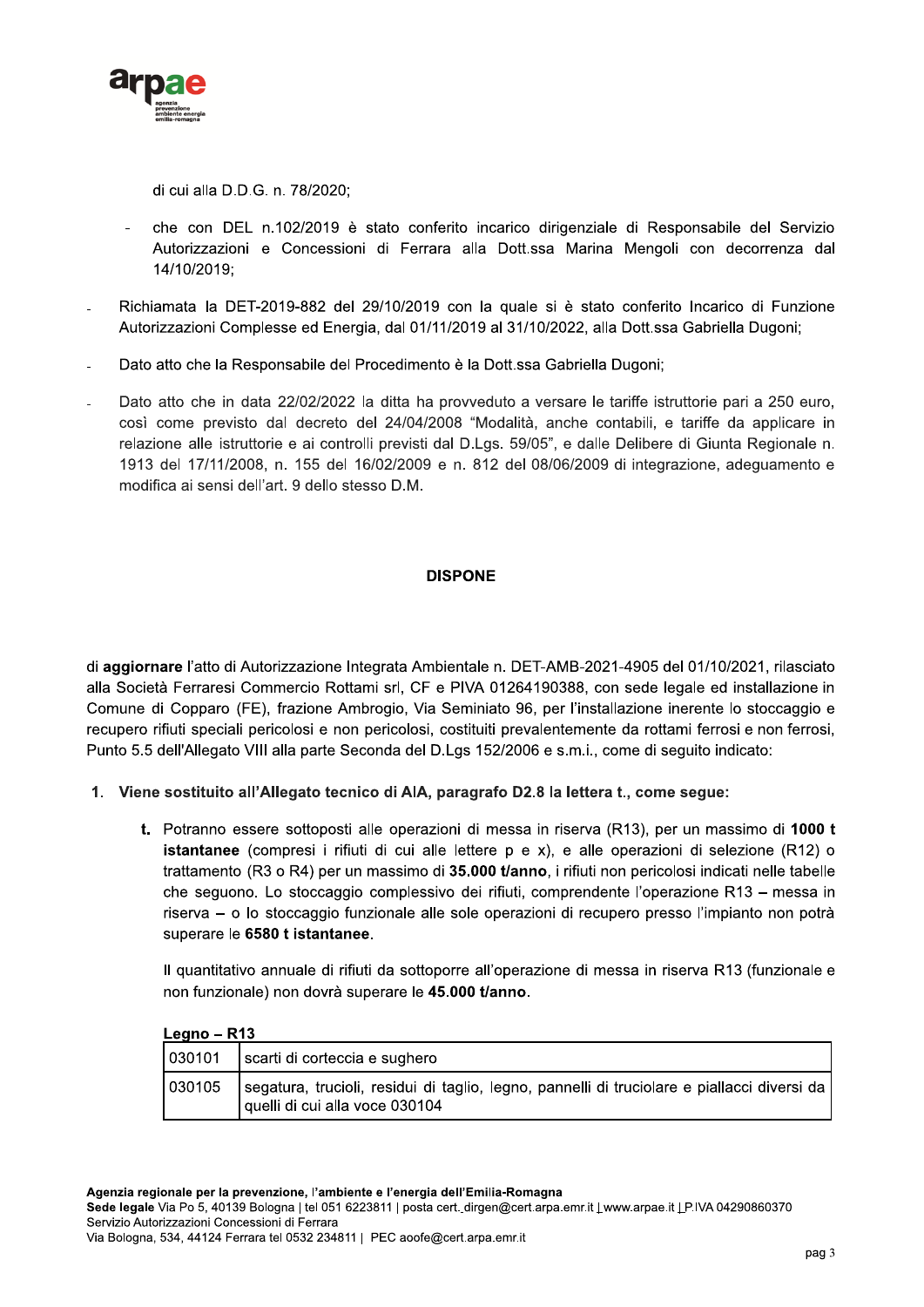

## Legno - R13, R12

|        | 150103   imballaggi in legno                                   |
|--------|----------------------------------------------------------------|
| 191207 | legno diverso da quello di cui alla voce 191206                |
| 170201 | legno (proveniente da operazioni di demolizione e costruzione) |

# Legno - R13, R12, R3

| 020107 | l rifiuti della silvicoltura                     |
|--------|--------------------------------------------------|
| 200201 | rifiuti biodegradabili da parchi e giardini      |
| 200138 | legno, diverso da quello di cui alla voce 200137 |

# Carta - R13, R12 (selezione con ragno)

| 150101   imballaggi in carta e cartone |
|----------------------------------------|
| 191201   carta e cartone               |
| 200101 carta e cartone                 |
| 150106   imballaggi in materiali misti |

# Altro - R13, R12, R4

|        | 191212 altri rifiuti (compresi materiali misti) prodotti dal trattamento meccanico dei rifiuti,<br>diversi da quelli di cui alla voce 191211 |
|--------|----------------------------------------------------------------------------------------------------------------------------------------------|
| 200307 | rifiuti ingombranti                                                                                                                          |
| 150106 | Imballaggi in materiali misti                                                                                                                |
| 160214 | apparecchiature fuori uso, diverse da quelle di cui alla voce 160209* e 160213*                                                              |
| 160216 | componenti rimossi da apparecchiature fuori uso, diversi da quelli di cui alla voce l<br>160215*                                             |

# Metalli non ferrosi - R13, R12

| 120103 | limatura e trucioli di materiali non ferrosi    |
|--------|-------------------------------------------------|
| 120104 | polveri e particolato di materiali non ferrosi  |
| 160118 | metalli non ferrosi                             |
| 170401 | rame, bronzo, ottone                            |
| 170403 | piombo                                          |
| 170404 | zinco                                           |
| 170411 | cavi, diversi da quelli di cui alla voce 170410 |
| 191002 | rifiuti di metalli non ferrosi                  |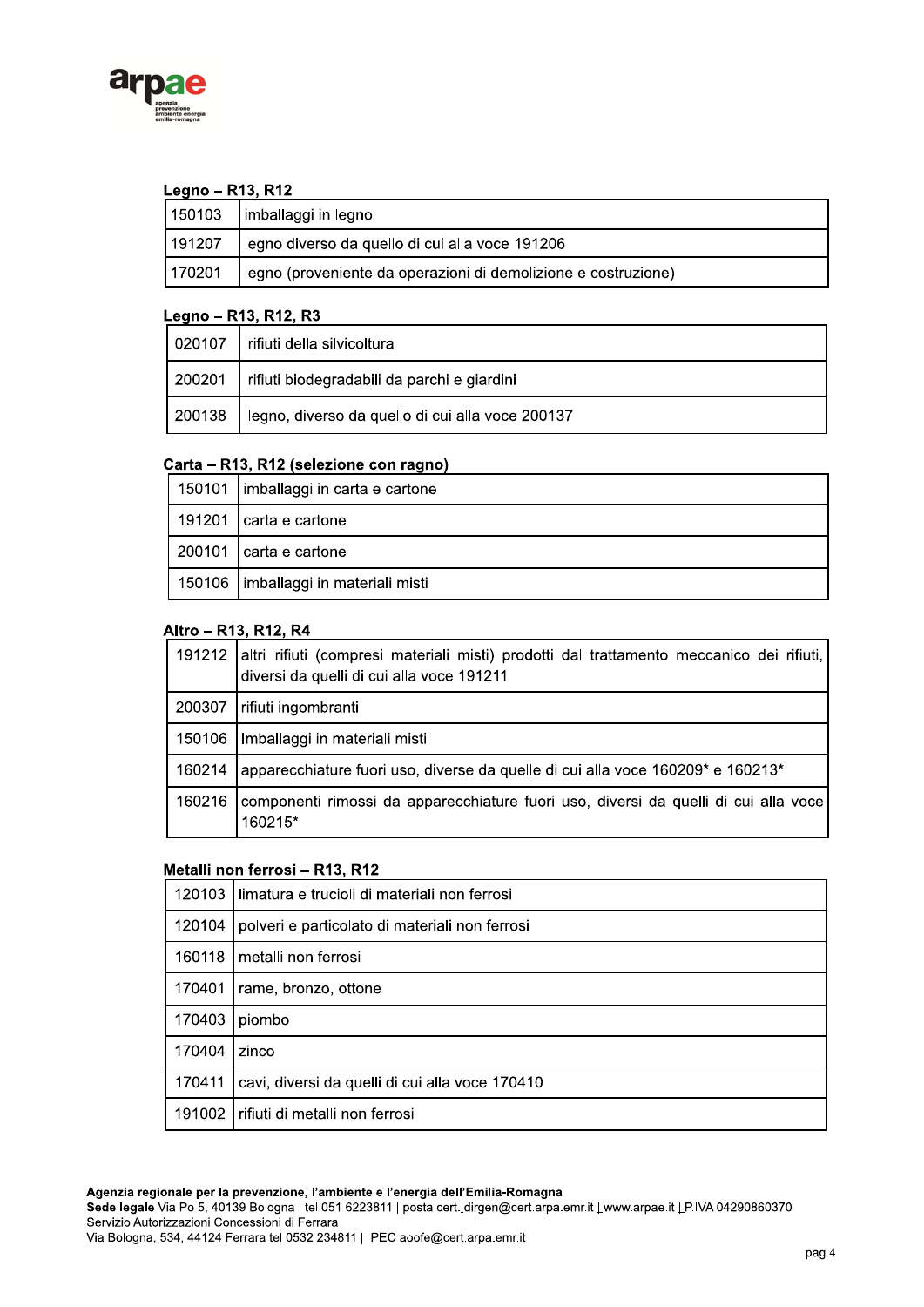

# Metalli non ferrosi - R13, R12, R4

| 170407 | metalli misti                                                                               |
|--------|---------------------------------------------------------------------------------------------|
| 160304 | rifiuti inorganici, diversi da quelli di cui alla voce 160303                               |
| 170402 | alluminio                                                                                   |
| 191203 | metalli non ferrosi                                                                         |
| 170604 | materiali isolanti diversi da quelli di cui alle voci 170601 e 170603                       |
| 120199 | costituito da spezzoni di metalli non ferrosi derivanti dalle lavorazioni delle<br>officine |
| 200140 | metallo                                                                                     |

## Metalli ferrosi - R13, R4

| 020110 | rifiuti metallici                                                                           |
|--------|---------------------------------------------------------------------------------------------|
| 100210 | scaglie di laminazione                                                                      |
| 120101 | limatura e trucioli di materiali ferrosi                                                    |
| 120102 | polveri e particolato di materiali ferrosi                                                  |
| 150104 | imballaggi metallici                                                                        |
| 160116 | serbatoi per gas liquido                                                                    |
| 160117 | metalli ferrosi                                                                             |
| 160122 | componenti non specificati altrimenti                                                       |
| 170405 | ferro e acciaio                                                                             |
| 170407 | metalli misti                                                                               |
| 190102 | materiali ferrosi estratti da ceneri pesanti                                                |
| 191001 | rifiuti di ferro ed acciaio                                                                 |
| 191202 | metalli ferrosi                                                                             |
| 200140 | metallo                                                                                     |
| 160106 | veicoli fuori uso, non contenenti liquidi né altre componenti pericolose                    |
| 160304 | rifiuti inorganici, diversi da quelli di cui alla voce 160303                               |
| 170604 | materiali isolanti diversi da quelli di cui alle voci 170601 e 170603                       |
| 120199 | costituito da spezzoni di metalli non ferrosi derivanti dalle lavorazioni delle<br>officine |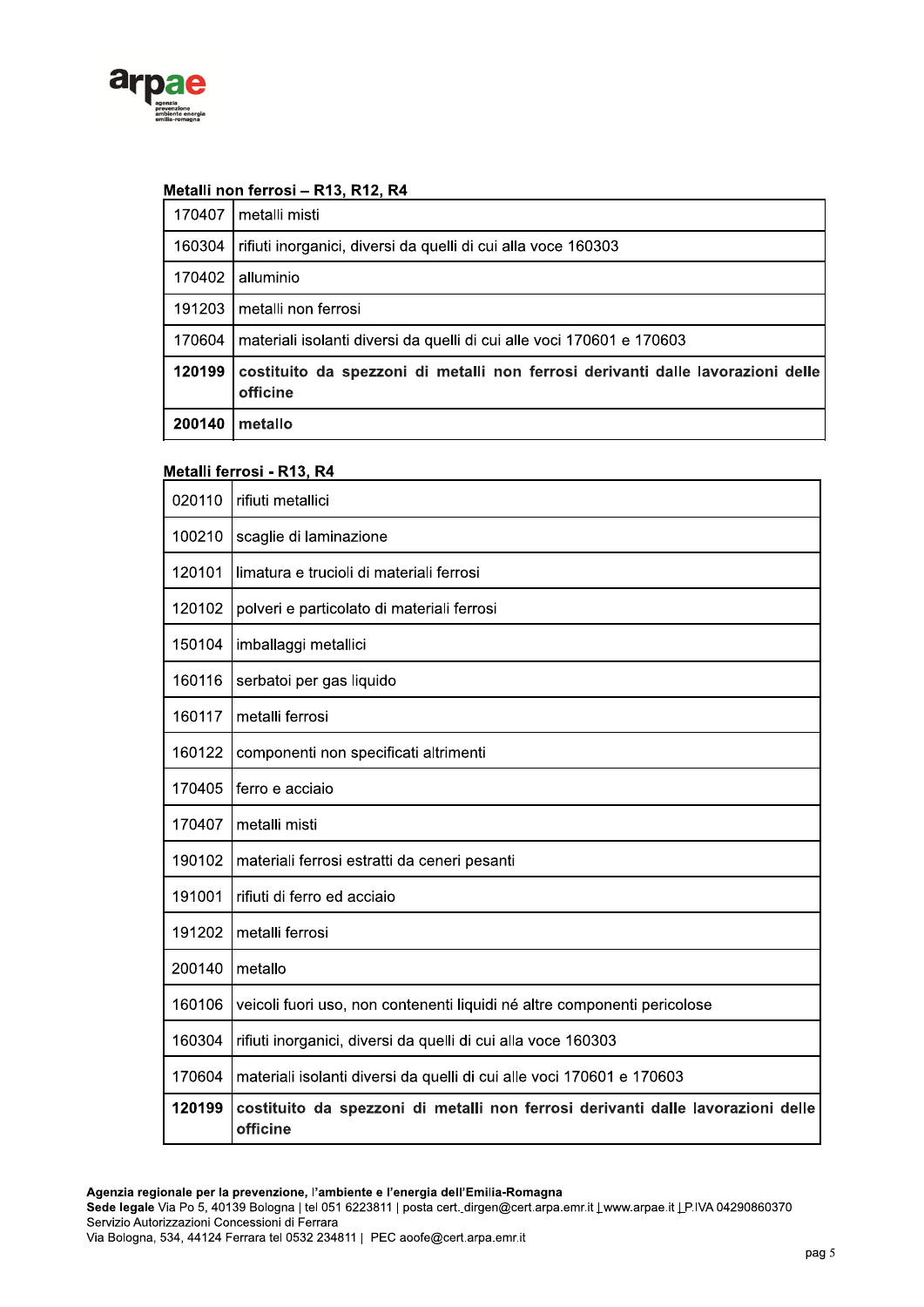

## Plastica - R13, R12

|        | 120105 limatura e trucioli di materiali plastici |
|--------|--------------------------------------------------|
|        | 150102   imballaggi in plastica                  |
| 160119 | <sup>∖</sup> plastica                            |
| 191204 | ∣plastica e gomma                                |
| 200139 | plastica                                         |
| 170203 | plastica                                         |

## Vetro - R13, R12

|              | 150107   imballaggi in vetro |
|--------------|------------------------------|
| 160120 vetro |                              |
| 191205 vetro |                              |
| 200102 vetro |                              |

# Altro - R13, R12

|        | 150105   imballaggi in materiali compositi                                                                                   |
|--------|------------------------------------------------------------------------------------------------------------------------------|
| 150203 | assorbenti, materiali filtranti, stracci ed indumenti protettivi, diversi da quelli di cui<br>alla voce 150202               |
| 191208 | prodotti tessili                                                                                                             |
| 160801 | catalizzatori esauriti contenenti oro, argento, renio, rodio, palladio, iridio o platino<br>(tranne 160807)                  |
| 160803 | catalizzatori esauriti contenenti metalli di transizione o composti di metalli di<br>transizione, non specificati altrimenti |

## Altro - R13, R12

| 170904   Rifiuti misti dell'attività di costruzione e demolizione, diversi da quelli di cui alle voci |
|-------------------------------------------------------------------------------------------------------|
| 170901, 170902 e 170903                                                                               |

2. si sostituisce la planimetria "Allegato 2 - Planimetria generale, aree coperte e scoperte, deposito materie e rifiuti" dell'Allegato tecnico, con l'Allegato 1 al presente atto, in coerenza con l'aggiornamento delle aree di stoccaggio e codici EER inseriti con la presente modifica.

Restano valide tutte le altre prescrizioni contenute nell'atto di ARPAE di Ferrara n. DET-AMB-2021-4905 del 01/10/2021, al quale il presente atto va unito quale parte integrante.

Sede legale Via Po 5, 40139 Bologna | tel 051 6223811 | posta cert. dirgen@cert.arpa.emr.it Lwww.arpae.it LP.IVA 04290860370 Servizio Autorizzazioni Concessioni di Ferrara

Via Bologna, 534, 44124 Ferrara tel 0532 234811 | PEC aoofe@cert.arpa.emr.it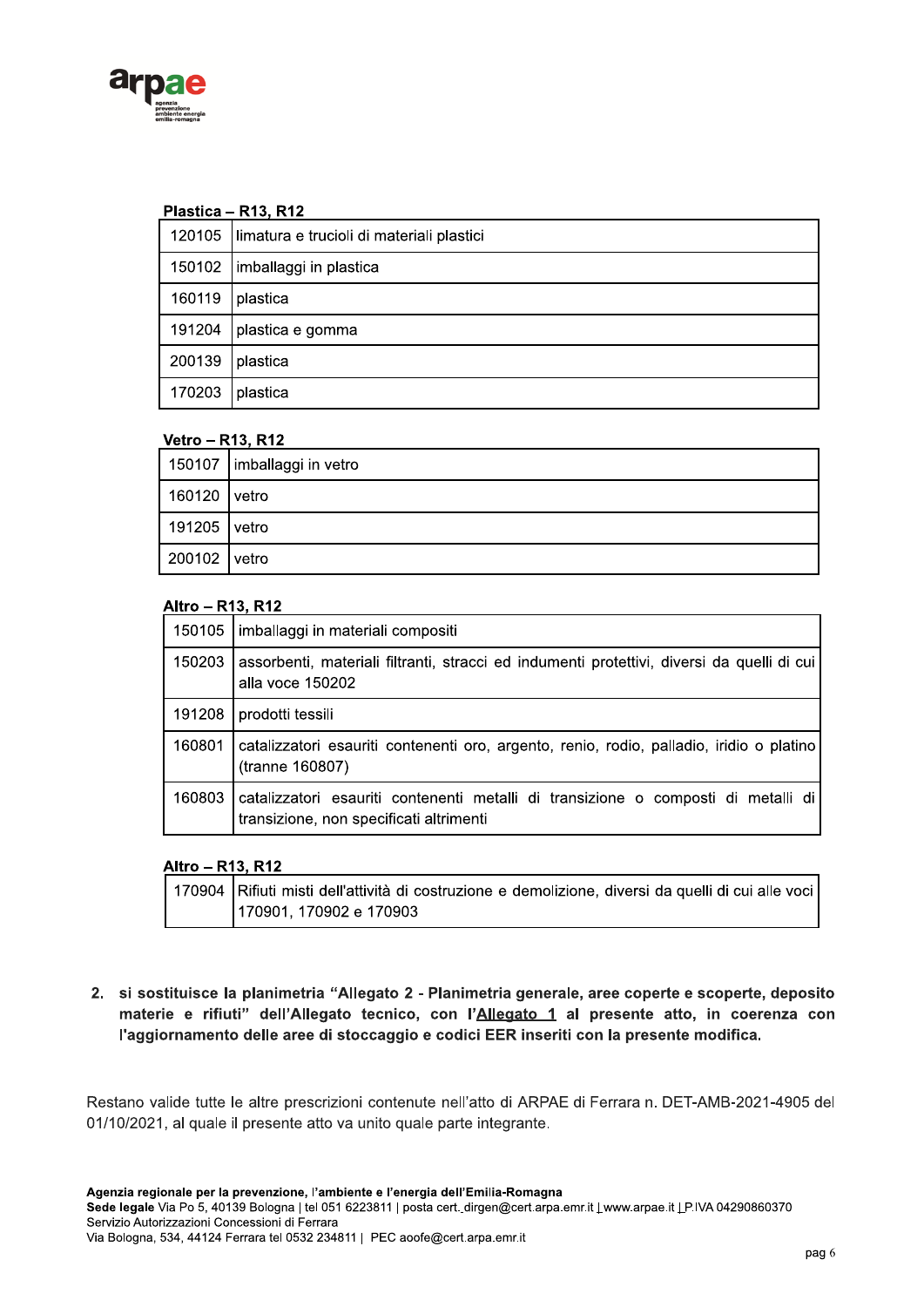

Il presente Atto, firmato digitalmente, è inviato per PEC allo Sportello Unico e all'Ufficio Tecnico dell'Unione dei Comuni Terre e Fiumi, che provvede al rilascio al Gestore e alla trasmissione all'AUSL di Ferrara e al Comune di Copparo.

Ai sensi dell'art. 3 u.c. della L. 241/90, il soggetto destinatario del presente atto può ricorrere nei modi di legge contro l'atto stesso alternativamente al T.A.R. dell'Emilia-Romagna o al Capo dello Stato rispettivamente entro 60 ed entro 120 giorni dal ricevimento del presente atto.

> F.to digitalmente La Responsabile del Servizio Autorizzazioni e Concessioni Dott.ssa Marina Mengoli